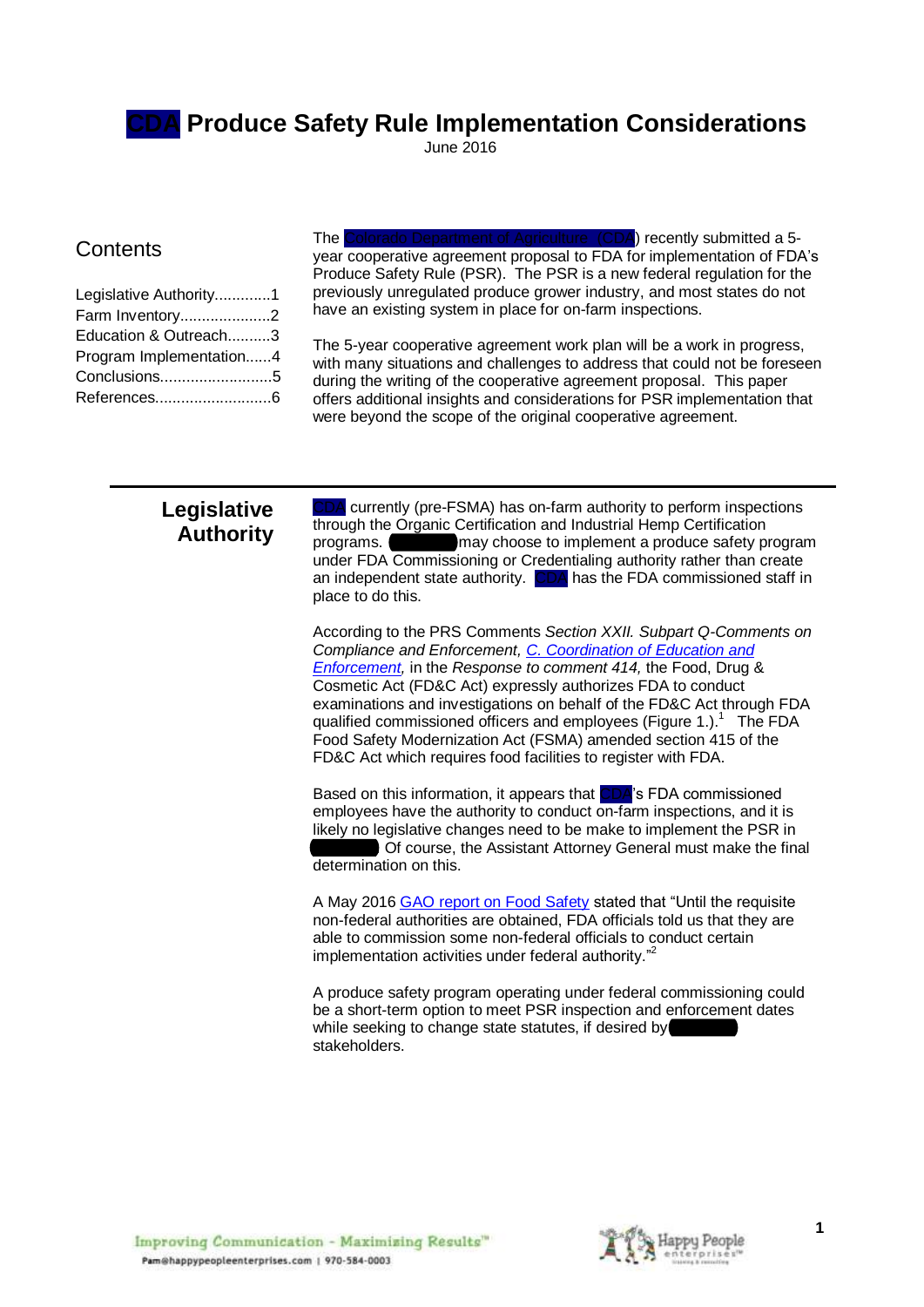j

|                          | 74520<br>Føderal Register / Vol. 80, No. 228 / Friday, November 27, 2015 / Rules and Regulations                                                                                                                                                                                                                                                                                                                                                                                                                                                                                                                                                                                                                                                                                                                                                                                                                                                                                                                                                                                                                                                                                                                                                                                                                                                                                                                                                                                                                                                                                                                                                                                                                                                                                                                                                                                                                                                                                                                                                                                                                                                                                                                                                                                                                                                                                                                                                                                                                                                                                                                                                                                                                                                                                                                                                                                                                                                                                                                                                                                                                                                                                                                                                                                                                                                                                                                                                                                                                                                                                                                                                                                                                                                                                                                                                                                                                                                                                                                                                                                                                                                                                                    |
|--------------------------|-----------------------------------------------------------------------------------------------------------------------------------------------------------------------------------------------------------------------------------------------------------------------------------------------------------------------------------------------------------------------------------------------------------------------------------------------------------------------------------------------------------------------------------------------------------------------------------------------------------------------------------------------------------------------------------------------------------------------------------------------------------------------------------------------------------------------------------------------------------------------------------------------------------------------------------------------------------------------------------------------------------------------------------------------------------------------------------------------------------------------------------------------------------------------------------------------------------------------------------------------------------------------------------------------------------------------------------------------------------------------------------------------------------------------------------------------------------------------------------------------------------------------------------------------------------------------------------------------------------------------------------------------------------------------------------------------------------------------------------------------------------------------------------------------------------------------------------------------------------------------------------------------------------------------------------------------------------------------------------------------------------------------------------------------------------------------------------------------------------------------------------------------------------------------------------------------------------------------------------------------------------------------------------------------------------------------------------------------------------------------------------------------------------------------------------------------------------------------------------------------------------------------------------------------------------------------------------------------------------------------------------------------------------------------------------------------------------------------------------------------------------------------------------------------------------------------------------------------------------------------------------------------------------------------------------------------------------------------------------------------------------------------------------------------------------------------------------------------------------------------------------------------------------------------------------------------------------------------------------------------------------------------------------------------------------------------------------------------------------------------------------------------------------------------------------------------------------------------------------------------------------------------------------------------------------------------------------------------------------------------------------------------------------------------------------------------------------------------------------------------------------------------------------------------------------------------------------------------------------------------------------------------------------------------------------------------------------------------------------------------------------------------------------------------------------------------------------------------------------------------------------------------------------------------------------------------------|
|                          | final produce safety rule should include<br>Session Law 2011-265 (Senate Bill 63)<br>to work closely with States to<br>(NC Farm Act of 2013) as providing<br>implement the produce safety rule. We<br>issuance of a tribel regulatory authority<br>protection to farmers by entitling them<br>agree that our State counterparts have<br>for training and implementation and<br>substantial knowledge about the farms<br>to "a rebuttable presumption that the<br>commodity producer was not negligent<br>limit the authority of State law<br>in their jurisdiction. FDA intends to<br>enforcoment officers on tribal lands, or<br>when death or injury is proximately<br>work collaboratively with our federal<br>exclude tribal lands altogether from<br>caused by consumption of the<br>and State regulatory partners to use.<br>State enforcement unless at the request<br>producer's raw agricultural commodity"<br>available inspection resources to<br>of the tribe.<br>under certain conditions.<br>(Responsed FDA recognizes the<br>(Response) We are aware that North<br>for compliance with this rule. Section<br>importance of ungaging tribal regulatory<br>Carolina has passed this law in their<br>7021s)(1HA) of the FD&C Act (21 U.S.C.<br>authorities for successful FSMA<br>State, and that other States may choose<br>372(a)(1)[A]] expressly authorizes FDA<br>implementation on tribal lands. FDA<br>to establish similar laws. However, State<br>to conduct examinations and<br>intends to week collaboratively with<br>law tort-duties are not relevant for<br>investigations for the purposes of the<br>tribal regulatory partners to develop the<br><b>Carl Chile and a</b><br>FD&C Act through any health, food, or<br>appropriate education, enforcement,<br>drug officer or employee of any State.<br>and training needed to facilitate<br>C. Goordination of Education and<br>Territory, or political subdivision<br>compliance with the produce safety<br>regulation on tribal lands (see FDA's<br>Enforcement [6.112.193]<br>thereof (such as a locality), duly<br>commissioned to act on behalf of FDA.<br>recently released FSMA training<br>address the degree to which FDA will<br>Qualified State, territorial, tribal, or<br>strategy at www.fda.gov/fraud. We do.<br>enforce the rule, and the extent to which.<br>local regulatory officials may be<br>not expect to use State officials to<br>States will be involved. Several<br>commissioned or serve under contract<br>conduct inspections on FDA's behalf on<br>comments request clarification,<br>with FDA to conduct examinations,<br>tribal lunds, but rather we intend to<br>including on the framework for<br>inspections, and investigations for<br>work with tribal authorities to<br>coordination, timeline for inspection-<br>purposes of the FD&C. Act. In addition,<br>cummission tribal officials, as<br>related activities, expectations from<br>section 702(a)[2) [21 U.S.C. 372(a)(2)]<br>appropriate, to conduct these<br>State agencies, and securing necessary<br>funds and resources. Several comments<br>supressly authorizes FDA to conduct<br>inspections.<br>examinations and investigations for the<br>(Commont 416) One comment<br>favor FDA working with State<br>purposes of the FD&C Act through<br>requests adding to §112.193 a list of<br>governments using existing established<br>officers and employees of another<br>entities, including State and federal<br>efforts, including State-industry<br>federal department or agency, subject to<br>partnots, that will be working with FDA<br>educational and regulatory interfaces<br>ortain conditions set forth in that<br>to implement the rule, as well as a<br>and assistance programs, as well as<br>section. We expect to continue to<br>timeframe for when operations will<br>education and standards of current<br>cooperatively leverage the issources of<br>begin<br>protocols diredoped by extension<br>(Response) FDA doclines to ostablish<br>sercices, State departments, other<br>families and management sensite<br>government agencies in this and other<br>a list of nartureships in the regulatory. |
|                          | Figure 1 Produce Safety Rule, Comments Section XXII. Subpart Q - C.<br>Coordination of Education and Enforcement                                                                                                                                                                                                                                                                                                                                                                                                                                                                                                                                                                                                                                                                                                                                                                                                                                                                                                                                                                                                                                                                                                                                                                                                                                                                                                                                                                                                                                                                                                                                                                                                                                                                                                                                                                                                                                                                                                                                                                                                                                                                                                                                                                                                                                                                                                                                                                                                                                                                                                                                                                                                                                                                                                                                                                                                                                                                                                                                                                                                                                                                                                                                                                                                                                                                                                                                                                                                                                                                                                                                                                                                                                                                                                                                                                                                                                                                                                                                                                                                                                                                                    |
|                          | Federal commissioning could also be long-term solution, whereby FDA<br>will take a more active role in determining CDA's inspection schedules<br>and risk-based farm priorities. Under this scenario, FDA would be<br>responsible for compliance and enforcement decisions. From the GAO<br>report comment noted above, this may not be FDA's desired long-term<br>arrangement.                                                                                                                                                                                                                                                                                                                                                                                                                                                                                                                                                                                                                                                                                                                                                                                                                                                                                                                                                                                                                                                                                                                                                                                                                                                                                                                                                                                                                                                                                                                                                                                                                                                                                                                                                                                                                                                                                                                                                                                                                                                                                                                                                                                                                                                                                                                                                                                                                                                                                                                                                                                                                                                                                                                                                                                                                                                                                                                                                                                                                                                                                                                                                                                                                                                                                                                                                                                                                                                                                                                                                                                                                                                                                                                                                                                                                     |
|                          | No matter the legislative authority a produce safety program operates<br>under, protocols will need to be developed to address grower disputes,<br>variance exemption requests, etc. The protocols should be developed<br>with FDA collaboration, and can be expected differ depending on the legal<br>authority in place.                                                                                                                                                                                                                                                                                                                                                                                                                                                                                                                                                                                                                                                                                                                                                                                                                                                                                                                                                                                                                                                                                                                                                                                                                                                                                                                                                                                                                                                                                                                                                                                                                                                                                                                                                                                                                                                                                                                                                                                                                                                                                                                                                                                                                                                                                                                                                                                                                                                                                                                                                                                                                                                                                                                                                                                                                                                                                                                                                                                                                                                                                                                                                                                                                                                                                                                                                                                                                                                                                                                                                                                                                                                                                                                                                                                                                                                                          |
|                          | If not clearly defined through the regulatory mechanism chosen, CDA<br>may<br>also need to identify the legal authority to create a registry of regulated<br>farmers, solve disputes, approval of variance and exemption requests and<br>other compliance and enforcement activities                                                                                                                                                                                                                                                                                                                                                                                                                                                                                                                                                                                                                                                                                                                                                                                                                                                                                                                                                                                                                                                                                                                                                                                                                                                                                                                                                                                                                                                                                                                                                                                                                                                                                                                                                                                                                                                                                                                                                                                                                                                                                                                                                                                                                                                                                                                                                                                                                                                                                                                                                                                                                                                                                                                                                                                                                                                                                                                                                                                                                                                                                                                                                                                                                                                                                                                                                                                                                                                                                                                                                                                                                                                                                                                                                                                                                                                                                                                |
| Farm<br><b>Inventory</b> | Identifying farms initially to create the farm inventory database will be<br>challenging and ongoing, but consistently updating it will also be a<br>challenge. Data gathering can take multiple forms: self-assessment<br>online survey (example: Vermont), farm registry instrument, or some other<br>method. All options should be consistent for merging data into one<br>database, and also to be consistent with FDA requirements for data<br>sharing.                                                                                                                                                                                                                                                                                                                                                                                                                                                                                                                                                                                                                                                                                                                                                                                                                                                                                                                                                                                                                                                                                                                                                                                                                                                                                                                                                                                                                                                                                                                                                                                                                                                                                                                                                                                                                                                                                                                                                                                                                                                                                                                                                                                                                                                                                                                                                                                                                                                                                                                                                                                                                                                                                                                                                                                                                                                                                                                                                                                                                                                                                                                                                                                                                                                                                                                                                                                                                                                                                                                                                                                                                                                                                                                                        |
|                          | In addition to the common information, (name, mailing address, phone<br>number, email address), data collected should inform implementation of<br>PSR, and information collected should also provide information to allocate<br>program resources, determine inspection requirement, and plan<br>education, outreach and technical assistance activities, among other<br>program needs.                                                                                                                                                                                                                                                                                                                                                                                                                                                                                                                                                                                                                                                                                                                                                                                                                                                                                                                                                                                                                                                                                                                                                                                                                                                                                                                                                                                                                                                                                                                                                                                                                                                                                                                                                                                                                                                                                                                                                                                                                                                                                                                                                                                                                                                                                                                                                                                                                                                                                                                                                                                                                                                                                                                                                                                                                                                                                                                                                                                                                                                                                                                                                                                                                                                                                                                                                                                                                                                                                                                                                                                                                                                                                                                                                                                                             |